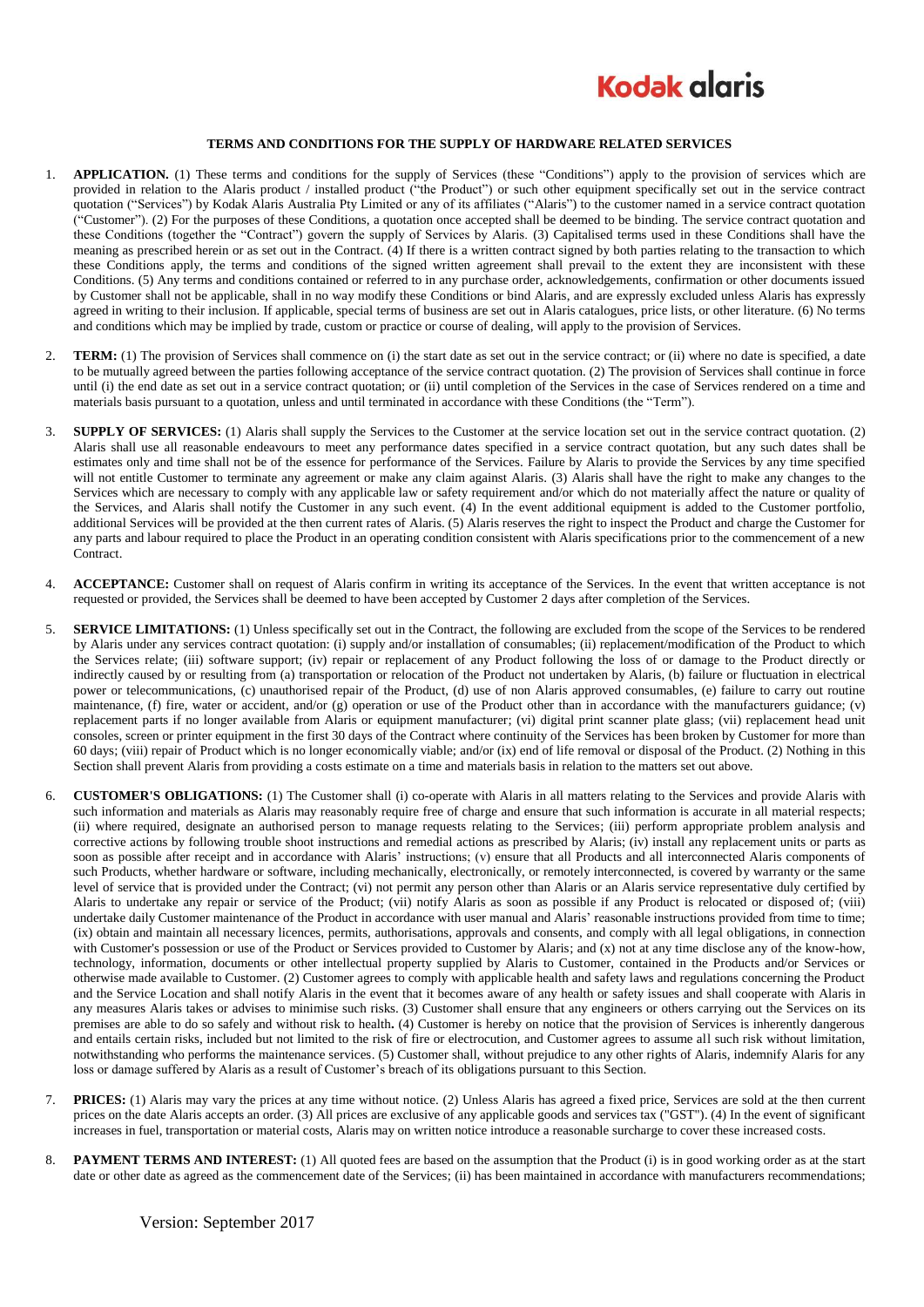## **Kodak glgris**

and (iii) has been and will be subject to reasonable use within a standard 40-hour work week. Alaris reserves the right to make additional charges if these assumptions are incorrect. (2) The contract price is paid annually in advance unless otherwise specified in the Contract. (3) All other charges will be invoiced in arrears and become due and payable as specified in the invoice. (4) Time for payment is of the essence. (5) Unless otherwise agreed, all payments shall be rendered by electronic funds transfer without any deduction or setoff. (6) Alaris may appropriate any payments received that do not refer to a particular invoice to any outstanding invoice. (7) If any amount is not paid by the due date specified in the relevant invoice (i) Alaris is entitled to terminate the Contract or suspend all further provision of Services to the Customer pursuant to Section 15; (ii) irrespective of whether the Contract is terminated or not, the Customer must pay interest (accrued daily) on any overdue amounts payable to Alaris at the rate of 5% above the Reserve Bank of Australia Cash Rate; and (iii) Alaris may involve a debt collection agency or a solicitor to recover any overdue amounts. In such an event, Customer must pay all costs and expenses (including legal costs and debt collection agency fees) incurred by Alaris in connection with the recovery of overdue amount.

- 9. **GST**: Save for defined terms in these Conditions, capitalised expressions in this Section 9 bear the same meaning as those expressions in A New Tax System (Goods and Services Tax) Act 1999 (Cth) as amended from time to time or any replacement or other relevant legislation or regulations. Except where express provision is made to the contrary, and subject to this Section 9, any amount that may be payable under or in connection with these Conditions is inclusive of any GST. To the extent that any supply made under or in connection with these Conditions is a taxable supply, the GST exclusive consideration to be paid or provided for that taxable supply is increased by the amount of any GST payable in respect of that taxable supply and that amount must be paid at the same time and in the same manner as the GST exclusive consideration is to be paid or provided. A party's right to payment under these Conditions is subject to a valid tax invoice being delivered to the party who is the recipient of the taxable supply. To the extent that one party is required to reimburse another party for costs incurred by the other party, those costs do not include any amount of GST in respect for which the party is entitled to claim as an Input Tax Credit.
- 10. **WARRANTY:** (1) Alaris warrants that (i) the Services will be provided using reasonable care and skill; (ii) it has the right to provide the Services to the Customer; and (iii) from the date of acceptance of the Services, the Services shall materially correspond with their specification and be free from defects in material and workmanship for the duration of the Contract. (2) All warranties, conditions or other terms (whether express or implied by statute, common law or arising from conduct or a previous course of dealing or trade custom or usage) as to quality, fitness for any particular purpose and/or merchantability, are, to the fullest extent permitted by law, excluded from the Contract. (3) On account of Services claimed to be defective, Customer shall not be entitled to (a) cancel (or withdraw from) the Contract, (b) claim a reduction of the agreed fees for the performance of the defective Services or make payment deductions, or (c) withhold payment of invoices. Subject to any exclusions of Alaris' liability for defects pursuant to the Contract, in case of any warranty claim by Customer due to the performance of defective Services, Alaris shall only be obliged to, at its discretion, repeat performance of the defective Services or credit to Customer the full fee paid for the defective Services. In particular, any liability of Alaris for minor defects in the Services (i.e. defects not materially impairing the Customer from using, or benefiting from, the respective work products) shall be excluded. (4) Alaris' warranty shall not apply in relation to any defect arising from (i) the acts, omissions, negligence or defaults of the Customer or the Customer's employees, agents or end customers; (ii) failure to comply with operating instructions or other recommendations of Alaris as to the storage, handling and/or use of the Services; (iii) wilful damage; (iv) use not in accordance with the purpose for which they were designed; or (v) misuse or alteration or repair of the Services other than by persons authorised by Alaris. (5) The warranty is not transferable.
- 11. **LIMITATION OF LIABILITY**: (1) If not expressly provided for otherwise in these Conditions, Alaris' liability for any kind of loss or damaged suffered by Customer in connection with the Contract, whether in contract, tort (including in either case negligence), misrepresentation (other than fraudulent misrepresentation), breach of statutory or equitable duty, or otherwise, and whether Alaris' act or omission is wilful or otherwise, is excluded and/or limited (as the case may be) as set out in this Section 11. Alaris' liability for any loss of or damage to profits, anticipated savings, revenue, business, loss or corruption of data, loss of use, loss of goodwill, loss due to delay or any indirect or consequential loss or damage whatsoever or any claims from third parties for such damages, is excluded. (2) Alaris' liability for breach of the warranty set out in Section 10 (1) above, is, at Alaris' option, limited to (i) re-performance of the Services; or (ii) providing credits for the full price paid by Customer for the Services that directly gave rise to the claim. (3) Subject to (1) and (2), Alaris' aggregate liability for all other claims, whether in contract, tort (including in either case negligence), misrepresentation (other than fraudulent misrepresentation), breach of statutory or equitable duty or otherwise pursuant to the Contract, shall be limited to the net price paid by the Customer for the specific Services giving rise to the claim in the twelve (12) months prior to the date on which the loss or damage occurred. (4) Nothing in the Contract shall be deemed to exclude or limit Alaris' liability in respect of: (i) Loss or damage caused by wilful misconduct or gross negligence of Alaris or Alaris' officers, employees, agents or contractors; (ii) Injuries to or death of any person, caused by negligence of Alaris or Alaris' officers, employees, agents or contractors; or (iii) any other liability which cannot be excluded by law. (5) Any claim for loss or damages, except a claim for damages arising out of (4), must be notified to Alaris within twelve (12) months as from the date on which the damage was caused, failing which such claim is deemed to be waived. (6) Alaris will not be liable for any defect arising from fair wear and tear to the Products or any materials or equipment provided with the Products installed or used in relation to or in connection with the Services.
- 12. **FIRMWARE:** In relation to any Alaris firmware supplied as part of the Product ("Firmware"), Alaris shall provide updates where possible to correct errors and bugs in the Firmware, in accordance with the response time set out in the Contract. For the purposes of these Conditions, the term "Firmware" does not include software, embedded or otherwise which is provided by a third party in third party hardware ("Third Party Software"). Support for Third Party Software is subject to the terms of a separate agreement between the Customer and the third party supplier. If updates, upgrades or supplements of the Firmware are provided, use is governed by these Conditions, subject to any amendments made by Alaris from time to time, unless otherwise notified in writing. For the avoidance of doubt, Alaris has no obligation under the Contract to provide support in relation to any ancillary, additional or supporting software which is subject to a separate agreement.
- 13. **INTELLECTUAL PROPERTY:** All intellectual property rights, meaning all inventions, registered designs, design rights, data base rights, copy rights, know-how, trademarks, trade secrets and all other intellectual property rights, and the applications for any of the same and any rights or forms of protection of a similar nature and having equivalent or similar effect to any of them which may subsist anywhere in the world, ("Intellectual Property Rights") in or arising out of or in connection with the Services shall be owned and retained by Alaris. Neither party will cause or permit anything that may amount to misuse, interference with, damage or endangerment to the Intellectual Property Rights of the other party or their suppliers, or assist or allow others to do so. Each party undertakes to advise the other party immediately if it becomes aware of any unauthorised use, or attempted use, by any person of the other party's Intellectual Property Rights.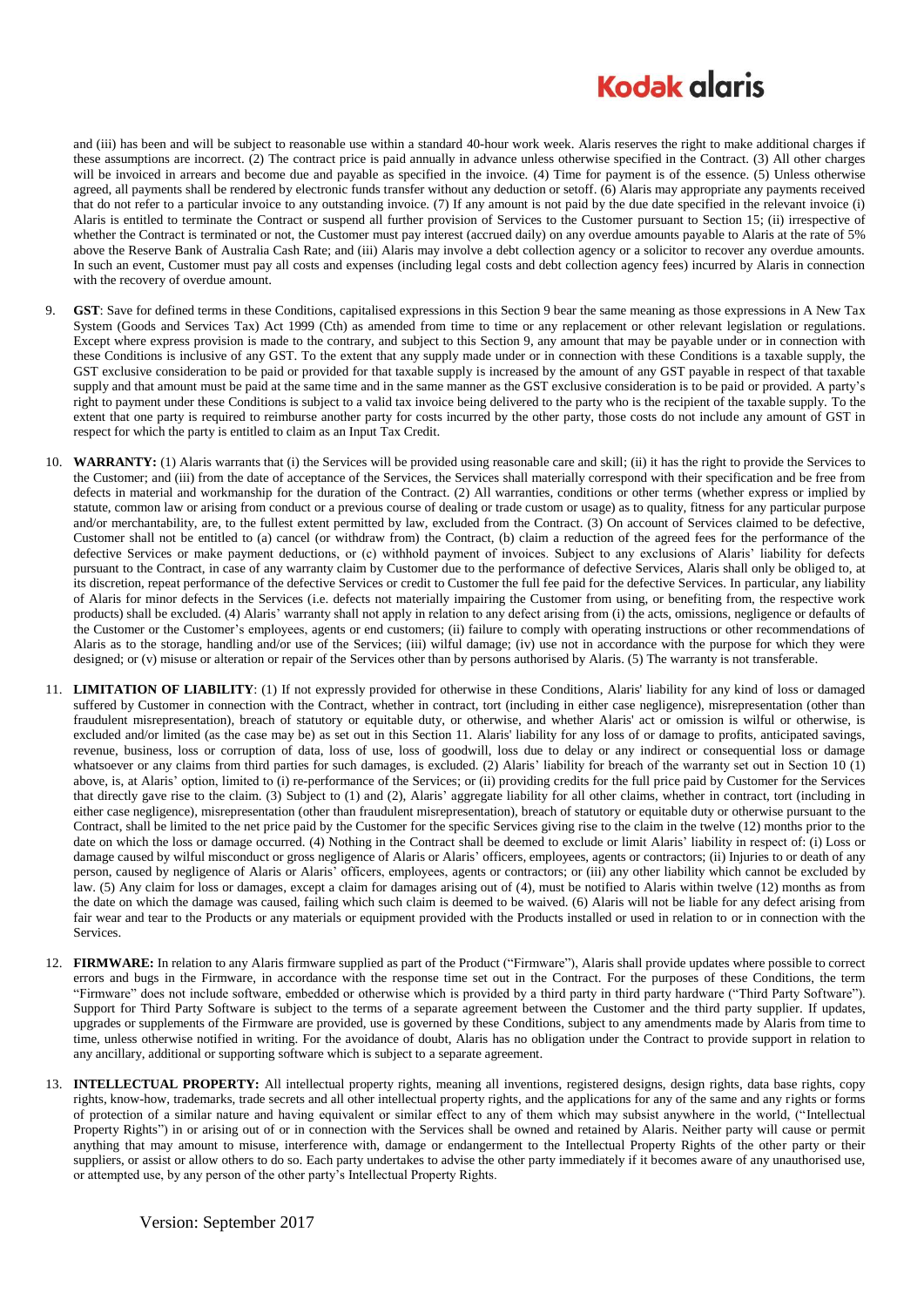## **Kodak glgris**

- 14. **INDEMNIFICATION:** (1) Customer shall (i) not cause or permit any third party to cause any damage or endanger the Intellectual Property Rights of Alaris; and (ii) without prejudice to any other rights of Alaris, indemnify Alaris for any loss suffered by Alaris by reason of any use by Customer, Customer's employees, agents or customers, of Intellectual Property Rights of Alaris other than in accordance with the Contract. (2) Customer shall without prejudice to any other rights of Alaris, indemnify Alaris for any loss suffered by Alaris, howsoever arising, by reason of (i) Customer's possession, use or ownership (as applicable) of the Products; (ii) Customer's breach of its obligations pursuant to Sectio[n 6](#page-0-0) above; and (iii) damage, loss, injury, death or any other claim whatsoever to the extent it is caused or contributed by the act, negligence or default of Customer. (3) In the event of a claim, or notification of an intention to make a claim, which may reasonably be considered likely to give rise to a liability under this indemnity ("Claim"), Customer shall: (i) as soon as reasonably practicable, give written notice of the Claim to Alaris specifying the nature of the Claim in reasonable detail; and (ii) not make any admission of liability, agreement or compromise in relation to the Claim. (4) Customer shall not, except with the prior written consent of Alaris, consent to entry of any judgment or enter into any settlement that does not include as an unconditional term the giving by the claimant or plaintiff to Alaris and its affiliates a release from all liability and blame with respect to the Claim.
- 15. **SUSPENSION AND TERMINATION**. (1) If Alaris' performance of any of its obligations under the Contract is prevented or delayed by any act or omission by the Customer or failure by the Customer to perform any relevant obligation ("Customer Default"), Alaris shall without limiting its other rights or remedies have the right to suspend performance of the Services until the Customer remedies the Customer Default, and to rely on the Customer Default to relieve it from the performance of any of its obligations to the extent the Customer Default prevents or delays Alaris' performance of any of its obligations. (2) Alaris shall not be liable for any costs or losses sustained or incurred by the Customer arising directly or indirectly from Alaris' failure or delay to perform any of its obligations as set out in the Contract; and the Customer shall reimburse Alaris on written demand for any costs or losses sustained or incurred by Alaris arising directly or indirectly from the Customer Default. (3) Where in Alaris' reasonable opinion, a Product is no longer capable of economic repair or where parts are no longer available, such Product may be removed from the scope of the Contract on written notice to the Customer. In such case, the agreed fees shall be reduced by the amount which was exclusively allocated to the provision of Services regarding the removed Product. (4) Without prejudice to its other rights, Alaris may terminate the Contract or in its sole discretion suspend performance of the Services immediately by written notice to the Customer in the event that (i) Customer fails to pay any sums due under and in accordance with the Contract; (ii) Customer breaches any terms of the Contract; (iii) Customer is unable to pay its debts as they fall due, passes a resolution for winding up (other than for the purposes of a solvent amalgamation or reconstruction) or if a court of competent jurisdiction makes an order to that effect, enters into a receivership or liquidation or otherwise ceases to carry on business or an analogous event occurs to Customer in any jurisdiction; (iv) an event pursuant to Section 20 (6) where such event has persisted for more than 14 days; or  $\overline{v}$  pursuant to Section 18 (2).
- 16. **CONFIDENTIAL INFORMATION.** (1) All non-public, confidential or proprietary information of Alaris, including but not limited to, specifications, samples, patterns, designs, plans, drawings, documents, data, business operations, pricing, discounts or rebates, disclosed by Alaris in connection with the Contract, whether disclosed orally or disclosed or accessed in written, electronic or other form or media, and whether or not marked, designated or otherwise identified as "confidential," shall be deemed to be confidential, to be used solely for the purpose of performing under the Contract and may not be disclosed or copied unless authorized in advance by Alaris in writing. (2) Upon Alaris request, Customer shall promptly return all documents and other materials received from Alaris and delete any copies made thereof. (3) Alaris shall be entitled to apply for injunctive relief for any violation of this Section. (4) This Section does not apply to information that is: (i) in the public domain; (ii) known to Customer at the time of disclosure; (iii) rightfully obtained by Customer on a non-confidential basis from a third party; or (iv) is required to be disclosed by any applicable law or by order of any Court of competent jurisdiction or any government body, agency or regulatory body, provided that the receiving party shall use all reasonable endeavours to give the disclosing party as much written notice of the disclosure as it reasonably can to enable the disclosing party to seek a protective order or other action protecting the confidential information from disclosure.
- 17. **DATA PROTECTION:** (1) Each party will comply with its obligations in terms of laws and regulations relating to the protection or disclosure of personal data, sensitive data or such other data which is deemed to be 'personal' pursuant to applicable data protection law in force from time to time including the Privacy Act 1988 (Cth). (2) Each party shall indemnify, defend and hold the other party harmless against claims resulting from or in connection with the indemnifying party's non-observance or insufficient observance of such obligations or any of its obligations in this Section 17.
- 18. MAJOR BUSINESS CHANGE: (1) If in the reasonable opinion of Alaris there is or is likely to be a major change in the business operations of Alaris which has or could have an adverse impact on the viability of the provision of the Services to be supplied to the Customer ("Major Business Change"), Alaris shall notify the Customer and Alaris and the Customer shall meet and discuss in good faith whether the provisions of any Contract between Alaris and the Customer needs to be varied. (2) In the event that the parties cannot agree in good faith on such contract variations within a period of 30 days of the parties meeting, then either party has the right to terminate the Contract between them. (3) Unless otherwise agreed by Alaris and the Customer in writing, the rights and obligations of the parties which have arisen prior to termination shall not be affected and shall stay in full force and effect. For the avoidance of doubt, with effect from the date of termination, Alaris shall have no obligation to supply or deliver any Services under the relevant Contract anymore. (4) Neither party will be entitled to claim or receive compensation from the other party by reason of the operation of this Section as a consequence of the termination of the Contract pursuant to this Section.
- 19. **ANTI-BRIBERY:** (1) In this Section, Anti-Bribery Laws means any anti-corruption, anti-bribery or anti-kickback laws or regulations of the laws in the country where the Services are being performed (the "Country Laws"), the Bribery Act and/or the FCPA; Associated Person means in relation to any entity, a person who (by reference to all the relevant circumstances) performs Services for or on that entity's behalf in any capacity and including, without limitation, employees, agents, subsidiaries, representatives and subcontractors; Bribery Act means the UK Bribery Act 2010 (as amended from time to time); and FCPA means the US Foreign Corrupt Practices Act 1977 (as amended from time to time). (2) Customer shall not, and shall procure that its Associated Persons do not, in connection with the performance of its obligations under the Contract, engage in any activity which (i) constitutes an offence under Country Laws; (ii) would constitute an offence under the FCPA if it were carried out in the US; or (iii) would constitute an offence under the Bribery Act if it were carried out in the UK. (3) Breach of this Section shall constitute a breach not capable of remedy and, without prejudice to any other remedy, entitle Alaris to terminate the Contract immediately. (4) Customer shall from time to time, at the reasonable request and reasonable cost of Alaris: (i) confirm in writing that it has complied with its obligations under this Section and provide any information reasonably requested by Alaris in support of such compliance; and (ii) permit Alaris to have such access to Customer's books, accounts and records (and to take such copies thereof) as reasonably necessary in order to verify compliance with this Section, and to meet with Customers' personnel as